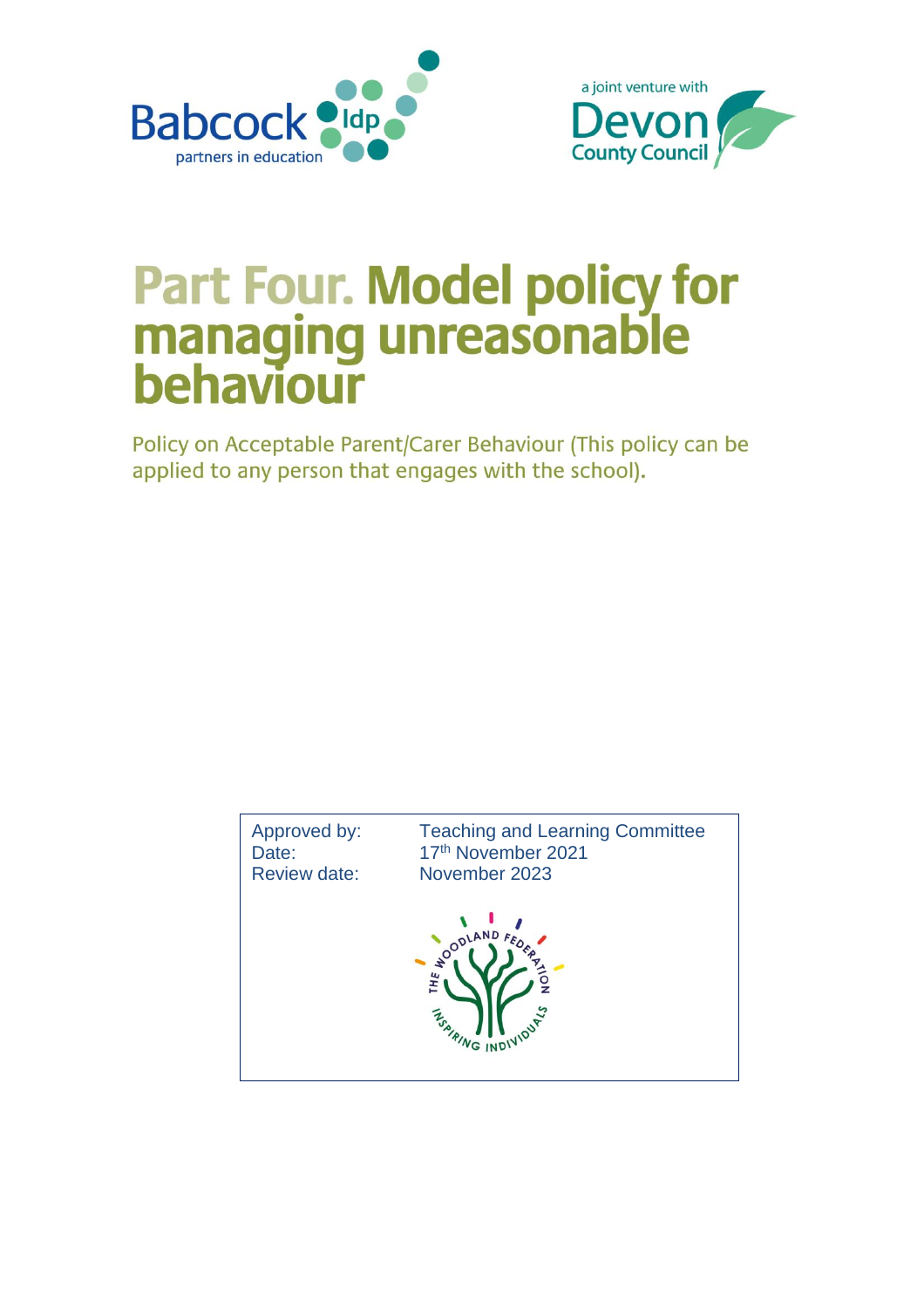## **The following policy can be used whether the unreasonable behaviour is as a result on an ongoing concern or complaint which the parent has expressed about the school, or not.**

At The Woodland Federation we recognise that parents and carers are the single biggest influence on their children and their achievements. Therefore, we are committed to building positive and responsive relationships with parents and carers so that together we can ensure that our young people get the most out of their time with us.

The Woodland Federation is committed to dealing with all complaints fairly and impartially, and to providing a high quality service to those who complain. We will not normally limit the contact complainants have with our school. However, we do not expect our staff to tolerate unacceptable behaviour and will take action to protect staff from that behaviour, including that which is abusive, offensive or threatening.

We encourage partnerships with our parents and carers, and work hard to maintain mutual respect and recognition of shared responsibility for the children. However, in a very small minority of cases, the behaviour of a few parents or carers can cause disruption, resulting in abusive or aggressive behaviour towards staff and this will not be tolerated. All members of the school community have a right to expect that their school is a safe place.

The Woodland Federation defines unreasonable behaviour as that which hinders our consideration of complaints because of the frequency or nature of the complainant's contact with the school, such as, if the complainant:

- refuses to articulate their complaint or specify the grounds of a complaint or the outcomes sought by raising the complaint, despite offers of assistance
- refuses to co-operate with the complaints investigation process
- refuses to accept that certain issues are not within the scope of the complaints procedure
- insists on the complaint being dealt with in ways which are incompatible with the complaints procedure or with good practice
- introduces trivial or irrelevant information which they expect to be taken into account and commented on
- raises large numbers of detailed but unimportant questions, and insists they are fully answered, often immediately and to their own timescales
- makes unjustified complaints about staff who are trying to deal with the issues, and seeks to have them replaced
- changes the basis of the complaint as the investigation proceeds
- repeatedly makes the same complaint (despite previous investigations or responses concluding that the complaint is groundless or has been addressed)
- refuses to accept the findings of the investigation into that complaint where the school's complaint procedure has been fully and properly implemented and completed including referral to the Department for Education
- seeks an unrealistic outcome
- makes excessive demands on school time by frequent, lengthy and complicated contact with staff regarding the complaint in person, in writing, by email and by telephone while the complaint is being dealt with
- uses threats to intimidate
- uses abusive, offensive or discriminatory language or violence
- knowingly provides falsified information
- publishes unacceptable information on social media or other public forums.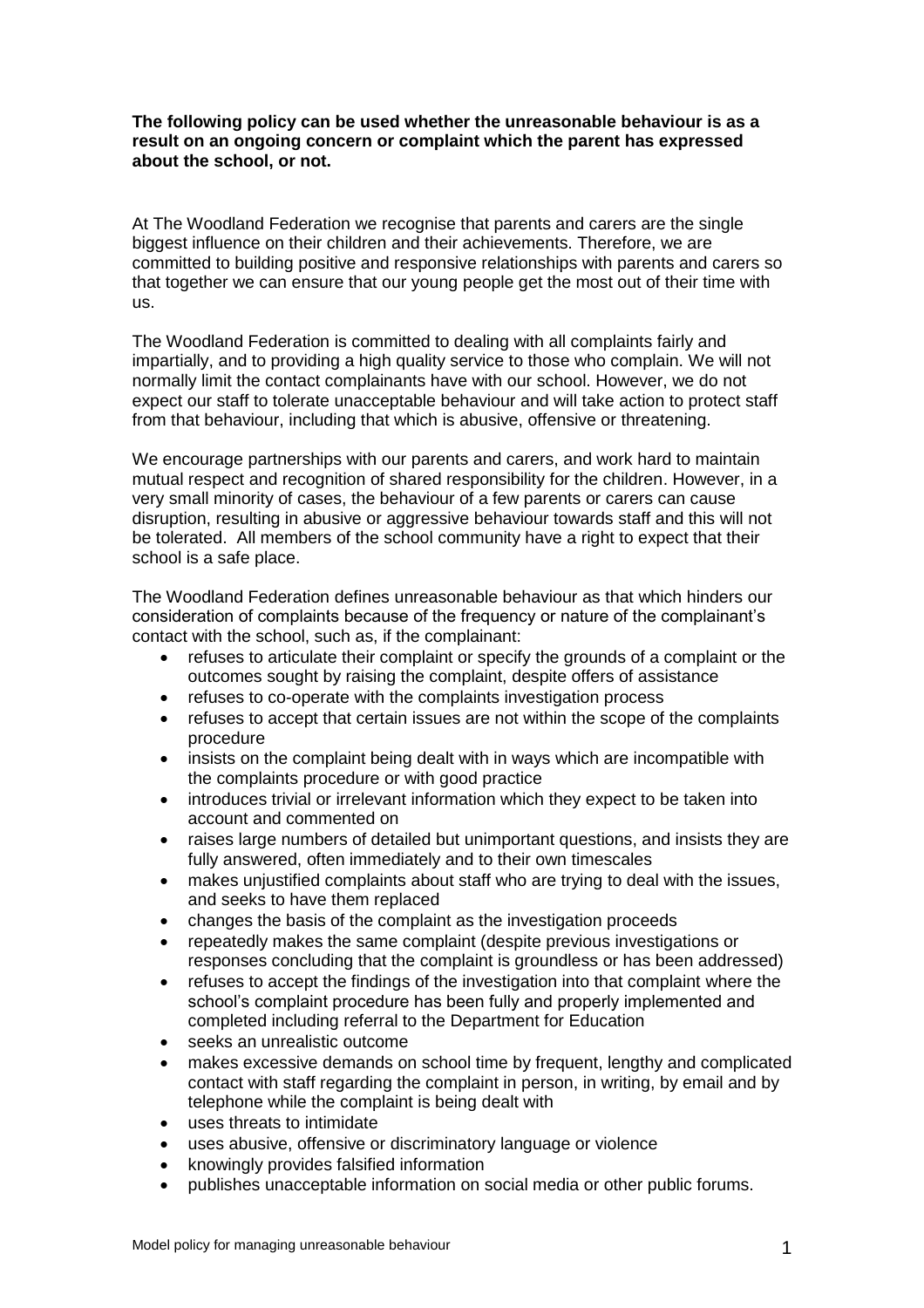Complainants should try to limit their communication with the school that relates to their complaint, while the complaint is being progressed. It is not helpful if repeated correspondence is sent (either by letter, phone, email or text), as it could delay the outcome being reached.

Whenever possible, the headteacher or chair of the governing board will discuss any concerns with the complainant informally before applying an 'unreasonable' marking.

If the behaviour continues, the headteacher will write to the complainant explaining that their behaviour is unreasonable and ask them to change it. For complainants who excessively contact The Woodland Federation causing a significant level of disruption, we may specify methods of communication and limit the number of contacts in a communication plan. This will be reviewed after six months.

In response to any serious incident of aggression or violence, we will immediately inform the police and communicate our actions in writing. This may include barring an individual from The Woodland Federation. Schools are not public places and although parents and carers have rights to attend and enter school premises for legitimate proper purposes, The Education Act of 1996 states that it is an offence for a trespasser on school premises to cause a nuisance or disturbance. The school is entitled to withdraw the implied right a parent or carer has to enter the school, if that parent or carer is violent or aggressive. If the parent or carer then enters the premises, they are in breach of the law, and they can be prosecuted in the criminal courts.

This policy applies to all those that engage with the school and not just to parents.

## **Behaviours which can lead to a ban include:**

- 1. Physical or verbal threats towards staff, pupils, or other parents
- 2. actual violence,
- 3. damage to property
- 4. refusal to leave when asked
- 5. disruption of the running of the school
- 6. general abusiveness

The headteacher will decide whether the situation has been reached for proposing an actual ban. In extreme circumstances, i.e. if the incident is considered to be very serious, then s/he can issue a short-term temporary ban immediately, if required.

If the issue presents a less immediate threat then the headteacher will consider issuing a warning letter which says that repeats of such behaviour will likely result in a ban. Events may occur in a number of stages and it may be that upon consideration by the headteacher that a warning letter needs to be issued.